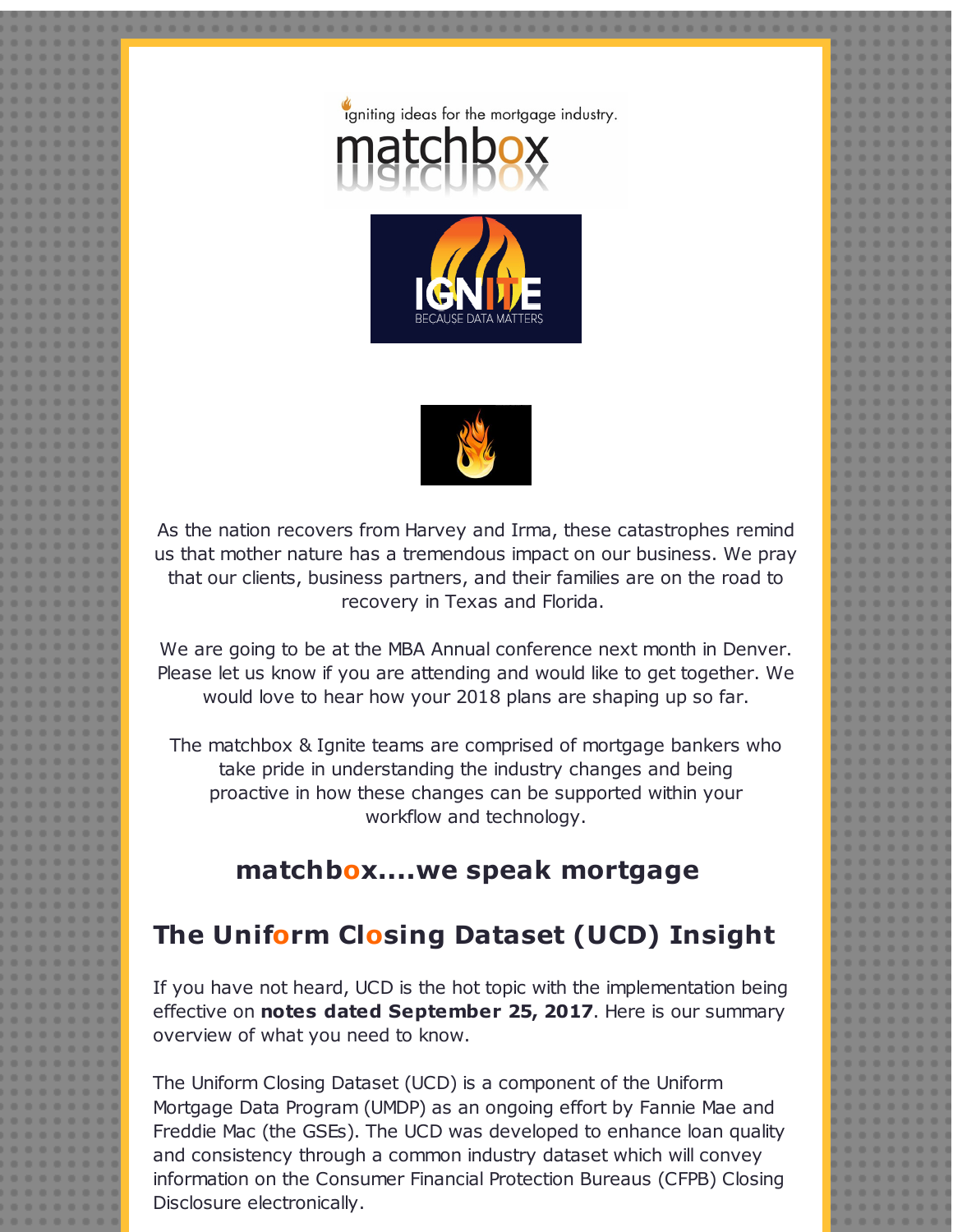#### **Key Points for the UCD implementation**

- The UCD file format is the same for both GSEs. There are no Fannie Mae or Freddie Mac specific data requirements.
- However, each GSE has implemented its own separate UCD collection solution.
	- Freddie Mac Loan Closing Advisor
	- Fannie Mae Collection Solution
- The UCD XML file must be submitted for all loans delivered to the GSEs with a Note Date on or after September 25, 2017.
- A PDF of the most accurate Closing Disclosure must be embedded in the UCD file.
- The UCD XML file and embedded Closing Disclosure must represent the agreed-upon terms of the loan and contain the most accurate information available at the time of loan delivery.

### **Benefits of Implementing the UCD**

- Promote better data integration and consistency with business partners.
- Allow all parties to use a consistent approach and language to convey information on the Closing Disclosure.
- Improve understanding and provide clarity regarding the loan transaction.

## **Fannie Mae's UCD Collection Solution Highlights:**

- Fannie Mae offers testing and delivery of the UCD file via their webbased UCD collection solution or the B2B direct integration platform.
- Non-sellers who wish to submit the UCD file to Fannie Mae on behalf of their aggregator, may do so by working with a technology solution provider who has B2B direct integration capability with Fannie Mae.
- Lenders may submit either a single file or batch file through a webbased user interface - available via the UCD page or within the Loan Delivery application - or via the B2B direct integration platform.
- Receive data quality and eligibility feedback messages to help ensure eligibility compliance.
- A single Casefile ID will be assigned to each UCD file submission. This will be the same Casefile ID issued by Desktop Underwriter, if available, thereby simplifying implementation and loan tracking.
- Learn more about Fannie Mae's Collection Solution here: **https://www.fanniemae.com/singlefamily/uniformclosing-dataset**

## **Freddie Mac's UCD Loan Solution Highlights:**

- Freddie Mac offers testing of the UCD file within their customer test environment.
- Receive actionable feedback messages on the quality of your UCD to help you resolve closing data defects.
- Offers comprehensive search and filter capabilities.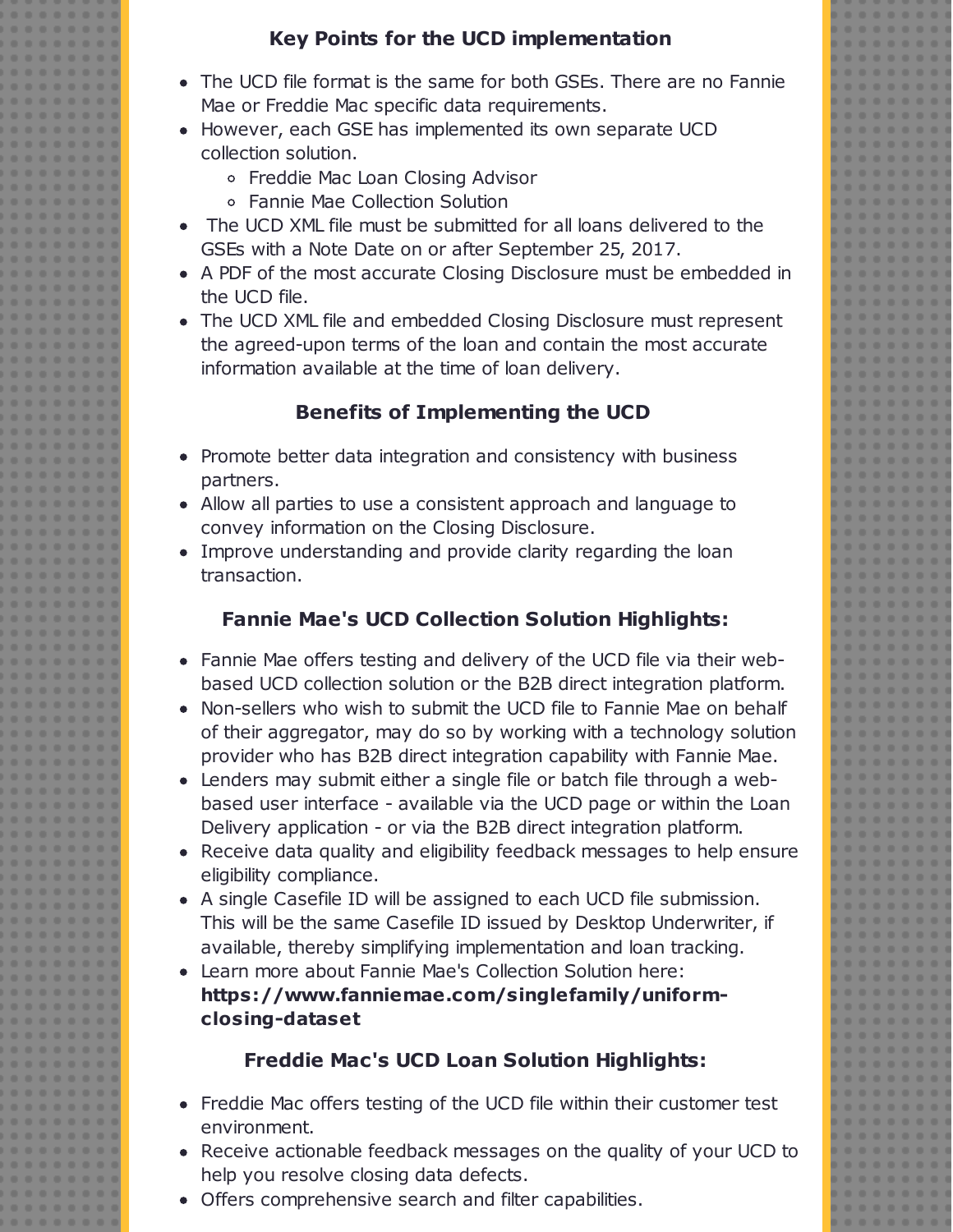- Allows you to view your third-party originators' (TPO) XML data, Loan Closing Advisor results and the Closing Disclosure PDF prior to purchase.
- Provides easy access through the web-based interface or systemto-system integration.
- Provides TPOs direct access to validate the UCD XML file and data before assigning a loan to you.
- Lean more about Freddie Mac's Loan Solution here: **http://www.freddiemac.com/singlefamily/sell/ucd.html**

**For our**

# Encompass<sup>®</sup>

#### b**ased clients, here are the tips you need to know :**

Ellie Mae has been working closely with Fannie Mae and Freddie Mac to ensure Encompass is ready to support the UCD mandate. Encompass has developed comprehensive tools that will support the UCD data collection and exports to the GSEs.

Some of the Encompass features and tools will include:

- Closing Disclosure (CD) Input and Output Forms
- When the UCD and final CD data have been exported the information will be recorded in Encompass
- Ability to mark CD as Final in eFolder and Disclosure Tracking Tool
- Export UCD option within the Encompass Pipeline
- Integration with Fannie Mae UCD Collection Solution
- Integration with Freddie Macs Loan Closing Advisor

Please note that Encompass can only supports single loan UCD submissions. Batch loans are not supported at this time.

You will need to ensure that your Encompass Administrator (or authorized user) has completed all the necessary UCD setup requirements needed in order to access the Encompass UCD tools.

The following requirements will need to be reviewed prior to September 25th.

- Persona Access to UCD Export Options
- User Group Access to Print Closing Disclosure
- Persona Access to Closing Disclosure
- Disclosure History Entries within Disclosure Tracking Tool
- Mapping UCD Fees

The Encompass integrations will allow you to submit the Closing Disclosure and UCD data directly to Fannie Mae or Freddie Mac from within Encompass.

Fannie Mae's UCD Collection Solution can be accessed through the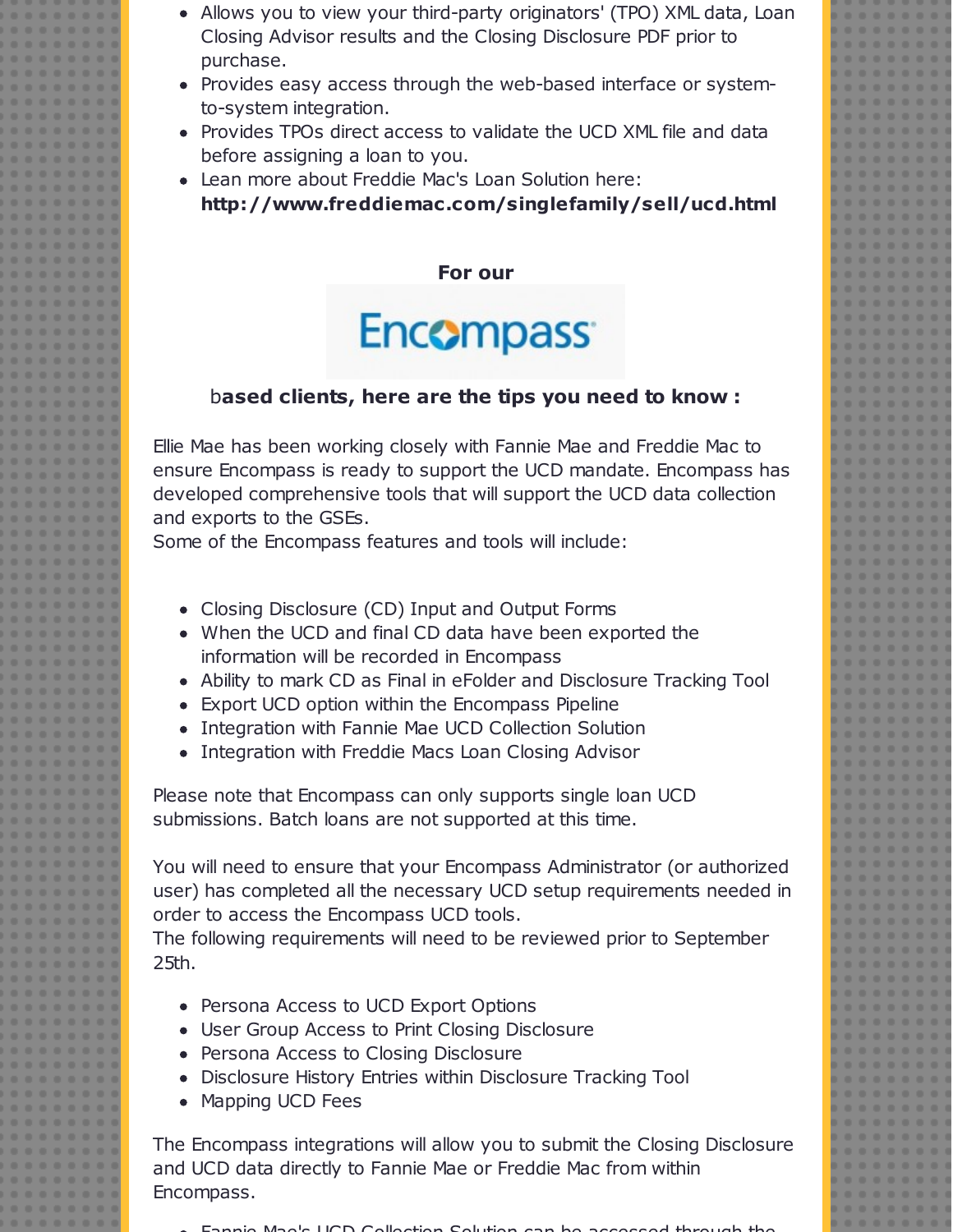- Fannie Mae's UCD Collection Solution can be accessed through the Underwriting service.
- Once the UCD submission has been processed a copy of the UCD Findings Report will be displayed within the eFolder Document Details Window. A copy of the report will also be saved to the Documents Tab in the eFolder automatically.
- Freddie Macs Loan Closing Advisor can be accessed through the Services tab or within the Tools>AUS Tracking.
	- o Once the UCD submission has been processed a copy of the report will automatically be saved to the Documents Tab in the eFolder. The order information and details will also be displayed in the Freddie Mac's Loan Closing Advisor Request Window.
- You also will have the ability to generate the UCD XML File From pipeline

Be sure to view the **Ellie Mae [UCD](http://r20.rs6.net/tn.jsp?f=0015-RcT8Q8D_8NtIdNvGoRY1LjshQODtQ0F5Lg2hZXdIadIDPS-dsiS0C51MxTlDB2HTHfm4NzKCsIpj-m1BGP3ZTJ9GuarJ0IqaKffZ-EEr7omuYnEkHpsl17WbxEnmJ8dQGP9SSt0g0rosiLwoN225F9FMltS5-CGiU-BonJHqQrLiJFc0GlkxpYMXUxHT2rmtD5qZwt4Adb4dMssBTIIdhIsIMuYKcdmWP_024A3glxqslYmGhKj_qFRFVMhoehgUbknrC53Jo=&c=&ch=)** website for more information

#### **We encourage you to prepare now**

- Review all essential Fannie Mae and Freddie Mac UCD documentation to understand the requirements
- Identify what data already exists in your internal systems and whether any new changes will need to be made to your systems and workflow to support the UCD file.
- Determine your business process and begin identifying where in your process you should be sending the UCD file.
- Once you build out your UCD XML file, we encourage you to test your files in Freddie Mac's customer test environment or Fannie Mae's web-based UCD collection solution environment to validate that it aligns with the UCD Delivery Specification.

Need Additional Assistance? Contact us today to help you prepare for the UCD mandate! Contact Frank Fiore at ffiore@matchboxllc.com

Once UCD is behind us, **HMDA 2018** is right behind it. **matchbox** has created multiple **2018 HMDA solutions f**or Encompass clients that greatly improves your HMDA workflow and data capture.

#### **Schedule a meeting [today](http://r20.rs6.net/tn.jsp?f=0015-RcT8Q8D_8NtIdNvGoRY1LjshQODtQ0F5Lg2hZXdIadIDPS-dsiS9bO3EY7rxiFR846skgDHRqBoIjQfzZ6jh7UfV8S4hcfSc-Wryur7lJ3k2hP8WAIhM3EctVs9AJMUAU3cT0xuhTbuB-Qc_VbXLO_EdbWTE3QF3zPa37b2is=&c=&ch=) ffiore@matchboxllc.com**